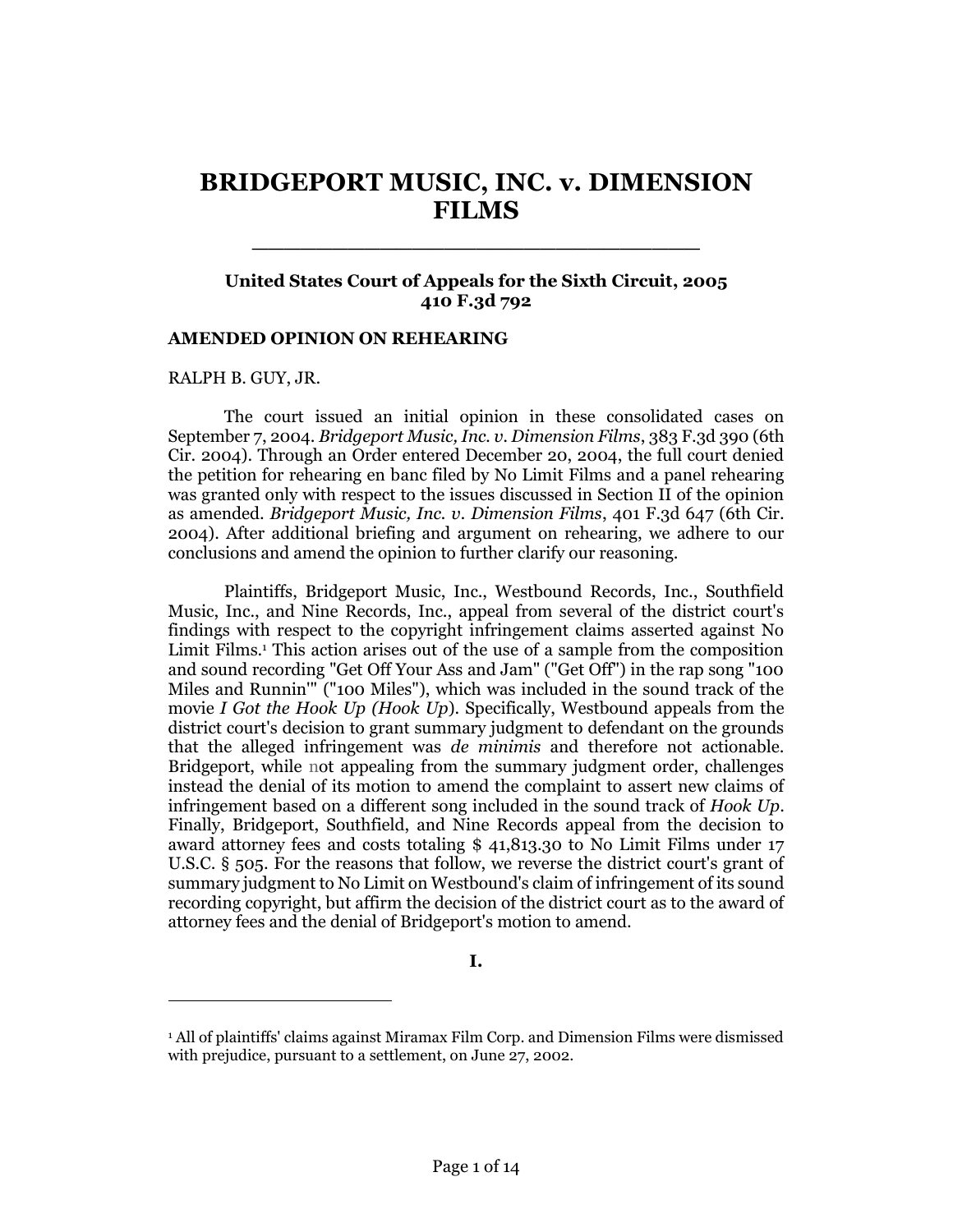The claims at issue in this appeal were originally asserted in an action filed on May 4, 2001, by the related entities Bridgeport Music, Southfield Music, Westbound Records, and Nine Records, alleging nearly 500 counts against approximately 800 defendants for copyright infringement and various state law claims relating to the use of samples without permission in new rap recordings. In August 2001, the district court severed that original complaint into 476 separate actions, this being one of them, based on the allegedly infringing work and ordered that amended complaints be filed.<sup>2</sup>

The claims in this case were brought by all four plaintiffs: Bridgeport and Southfield, which are in the business of music publishing and exploiting musical composition copyrights, and Westbound Records and Nine Records, which are in the business of recording and distributing sound recordings. It was conceded at the time of summary judgment, however, that neither Southfield Music nor Nine Records had any ownership interest in the copyrights at issue in this case. As a result, the district court ordered that they be jointly and severally liable for 10% of the attorney fees and costs awarded to No Limit Films.

Bridgeport and Westbound claim to own the musical composition and sound recording copyrights in "Get Off Your Ass and Jam" by George Clinton, Jr. and the Funkadelics. We assume, as did the district court, that plaintiffs would be able to establish ownership in the copyrights they claim. There seems to be no dispute either that "Get Off" was digitally sampled or that the recording "100 Miles" was included on the sound track of *I Got the Hook Up*. Defendant No Limit Films, in conjunction with Priority Records, released the movie to theaters on May 27, 1998. The movie was apparently also released on VHS, DVD, and cable television. Fatal to Bridgeport's claims of infringement was the Release and Agreement it entered into with two of the original owners of the composition "100 Miles," Ruthless Attack Muzick (RAM) and Dollarz N Sense Music (DNSM), in December 1998, granting a sample use license to RAM, DNSM, and their licensees. Finding that No Limit Films had previously been granted an oral synchronization license to use the composition "100 Miles" in the sound track of *Hook Up*, the district court concluded Bridgeport's claims against No Limit Films were barred by the unambiguous terms of the Release and Agreement. *Bridgeport Music, Inc. v. Dimension Films LLC*, 230 F. Supp. 2d 830, 833-38 (M.D. Tenn. 2002). Although Bridgeport does not appeal from this determination, it is relevant to the district court's later decision to award attorney fees to No Limit Films.

<sup>2</sup> These are two of eleven appeals arising out of six related lawsuits that have been assigned to this panel for hearing and decision (Nos. 02-6521, 03-5002, 03-5003, 03-5004, 03- 5005, 03-5738, 03-5739, 03-5741, 03-5742, 03-5744, 03-5656).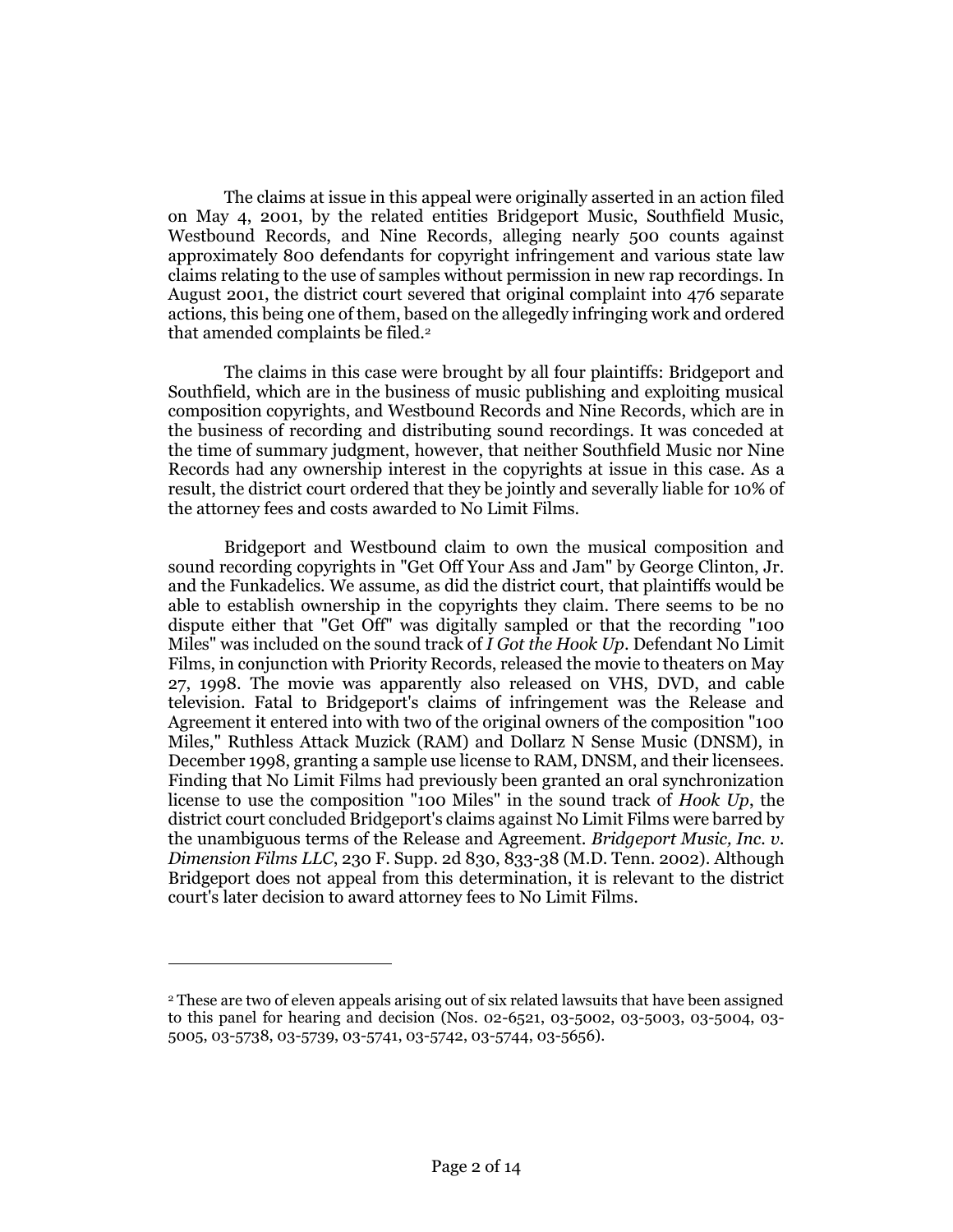Westbound's claims are for infringement of the sound recording "Get Off."<sup>3</sup> Because defendant does not deny it, we assume that the sound track of *Hook Up* used portions of "100 Miles" that included the allegedly infringing sample from "Get Off." The recording "Get Off" opens with a three-note combination solo guitar "riff" that lasts four seconds. According to one of plaintiffs' experts, Randy Kling, the recording "100 Miles" contains a sample from that guitar solo. Specifically, a two-second sample from the guitar solo was copied, the pitch was lowered, and the copied piece was "looped" and extended to 16 beats. Kling states that this sample appears in the sound recording "100 Miles" in five places; specifically, at 0:49, 1:52, 2:29, 3:20 and 3:46. By the district court's estimation, each looped segment lasted approximately 7 seconds. As for the segment copied from "Get Off," the district court described it as follows:

The portion of the song at issue here is an arpeggiated chord--that is, three notes that, if struck together, comprise a chord but instead are played one at a time in very quick succession--that is repeated several times at the opening of "Get Off." The arpeggiated chord is played on an unaccompanied electric guitar. The rapidity of the notes and the way they are played produce a high-pitched, whirling sound that captures the listener's attention and creates anticipation of what is to follow. *Bridgeport*, 230 F. Supp. 2d at 839. No Limit Films moved for summary judgment, arguing (1) that the sample was not protected by copyright law because it was not "original"; and (2) that the sample was legally insubstantial and therefore does not amount to actionable copying under copyright law.

Mindful of the limited number of notes and chords available to composers, the district court explained that the question turned not on the originality of the chord but, rather, on "the use of and the aural effect produced by the way the notes and the chord are played, especially here where copying of the sound recording is at issue." *Id.* (citations omitted). The district court found, after carefully listening to the recording of "Get Off," "that a jury could reasonably conclude that the way the arpeggiated chord is used and memorialized in the 'Get Off' sound recording is original and creative and therefore entitled to copyright protection." *Id.* (citing *Newton v. Diamond*, 204 F. Supp. 2d 1244, 1249-59 (C.D. Cal. 2002)) (later affirmed on other grounds at 349 F.3d 591 (9th Cir. 2003)). No Limit Films does not appeal from this determination.

<sup>3</sup> Sound recordings and their underlying musical compositions are separate works with their own distinct copyrights. *See* 17 U.S.C. § 102(a)(2), (7). *Bridgeport Music, Inc. v. Still N The Water Publ'g*, 327 F.3d 472, 475 n.3 (6th Cir.), *cert. denied*, 540 U.S. 948, 124 S. Ct. 399, 157 L. Ed. 2d 279 (2003) (consolidated appeals from the dismissal of 19 of the 476 actions for lack of personal jurisdiction).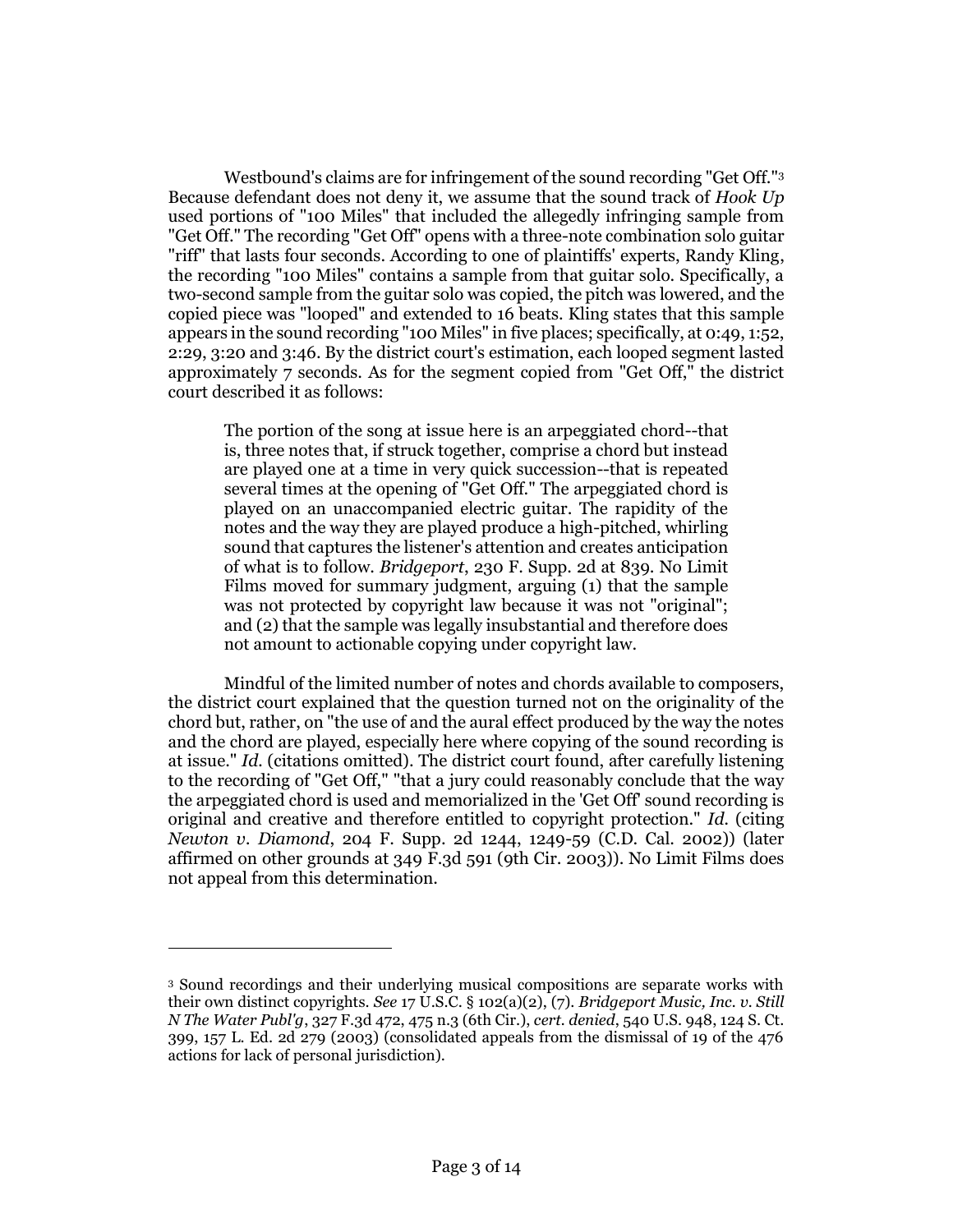Turning then to the question of *de minimis* copying in the context of digital sampling, the district court concluded that, whether the sampling is examined under a qualitative/quantitative *de minimis* analysis or under the so-called "fragmented literal similarity" test, the sampling in this case did not "rise to the level of a legally cognizable appropriation." 230 F. Supp. 2d at 841. Westbound argues that the district court erred both in its articulation of the applicable standards and its determination that there was no genuine issue of fact precluding summary judgment on this issue.

On October 11, 2002, the district court granted summary judgment to No Limit Films on the claims of Bridgeport and Westbound; dismissed with prejudice the claims of Southfield and Nine Records; denied as moot the motion of Bridgeport and Westbound for partial summary judgment on the issue of copyright ownership; and entered final judgment accordingly. Bridgeport and Westbound appealed. The facts relevant to the earlier denial of Bridgeport's motion to amend the complaint will be discussed below. No Limit Films filed a post-judgment motion for attorney fees and costs, which the district court granted for the reasons set forth in its memorandum opinion and order of April 24, 2003. Bridgeport, Southfield Music, and Nine Records appealed from that award.

### **II.**

The district court's decision granting summary judgment is reviewed *de novo*. *Smith v. Ameritech*, 129 F.3d 857, 863 (6th Cir. 1997). In deciding a motion for summary judgment, the court must view the evidence and reasonable inferences in the light most favorable to the nonmoving party. *Matsushita Elec. Indus. Co. v. Zenith Radio Corp.*, 475 U.S. 574, 587, 89 L. Ed. 2d 538, 106 S. Ct. 1348 (1986). Summary judgment is appropriate when there are no genuine issues of material fact in dispute and the moving party is entitled to judgment as a matter of law. FED. R. CIV. P. 56(c).

In granting summary judgment to defendant, the district court looked to general *de minimis* principles and emphasized the paucity of case law on the issue of whether digital sampling amounts to copyright infringement. Drawing on both the quantitative/qualitative and "fragmented literal similarity" approaches, the district court found the *de minimis* analysis was a derivation of the substantial similarity element when a defendant claims that the literal copying of a small and insignificant portion of the copyrighted work should be allowed. After listening to the copied segment, the sample, and both songs, the district court found that no reasonable juror, even one familiar with the works of George Clinton, would recognize the source of the sample without having been told of its source. This finding, coupled with findings concerning the quantitatively small amount of copying involved and the lack of qualitative similarity between the works, led the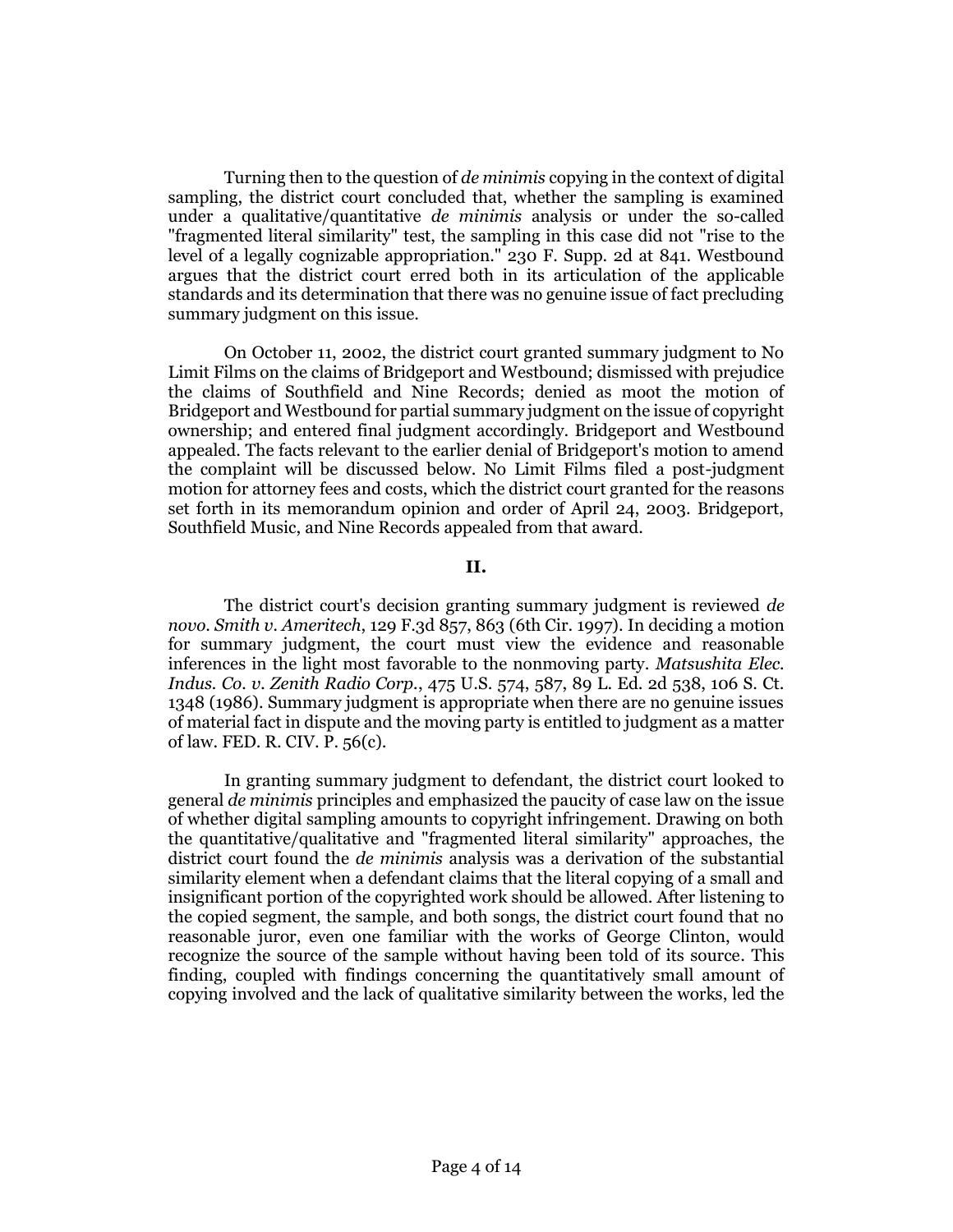district court to conclude that Westbound could not prevail on its claims for copyright infringement of the sound recording.<sup>4</sup>

Westbound does not challenge the district court's characterization of either the segment copied from "Get Off" or the sample that appears in "100 Miles." Nor does Westbound argue that there is some genuine dispute as to any material fact concerning the nature of the protected material in the two works. The heart of Westbound's arguments is the claim that no substantial similarity or *de minimis* inquiry should be undertaken at all when the defendant has not disputed that it digitally sampled a copyrighted sound recording. We agree and accordingly must reverse the grant of summary judgment.

## **A. Digital Sampling of Copyrighted Sound Recordings**

At the outset it is important to make clear the precise nature of our decision. Our conclusions are as follows:

1. The analysis that is appropriate for determining infringement of a musical composition copyright, is not the analysis that is to be applied to determine infringement of a sound recording. We address this issue only as it pertains to sound recording copyrights.<sup>5</sup>

2. Since the district court decision essentially tracked the analysis that is made if a musical composition copyright were at issue, we depart from that analysis.<sup>6</sup>

3. We agree with the district court's analysis on the question of originality. On remand, we assume that Westbound will be able to establish it has a copyright in the sound recording and that a digital sample from the copyrighted sound recording was used in this case.

<sup>4</sup> Were we to follow the analysis used by the district judge, we would agree with the result he reached.

<sup>5</sup> Defendants initially claimed that this argument was made for the first time on appeal. Since a panel rehearing was granted, defendants have had a full opportunity to brief and argue these issues.

<sup>6</sup> "In most copyright actions, the issue is whether the infringing work is substantially similar to the original work. . . . The scope of inquiry is much narrower when the work in question is a sound recording. The only issue is whether the actual sound recording has been used without authorization. Substantial similarity is not an issue . . . . " Bradley C. Rosen, Esq., 22 CAUSES OF ACTION § 12 (2d ed. 2003).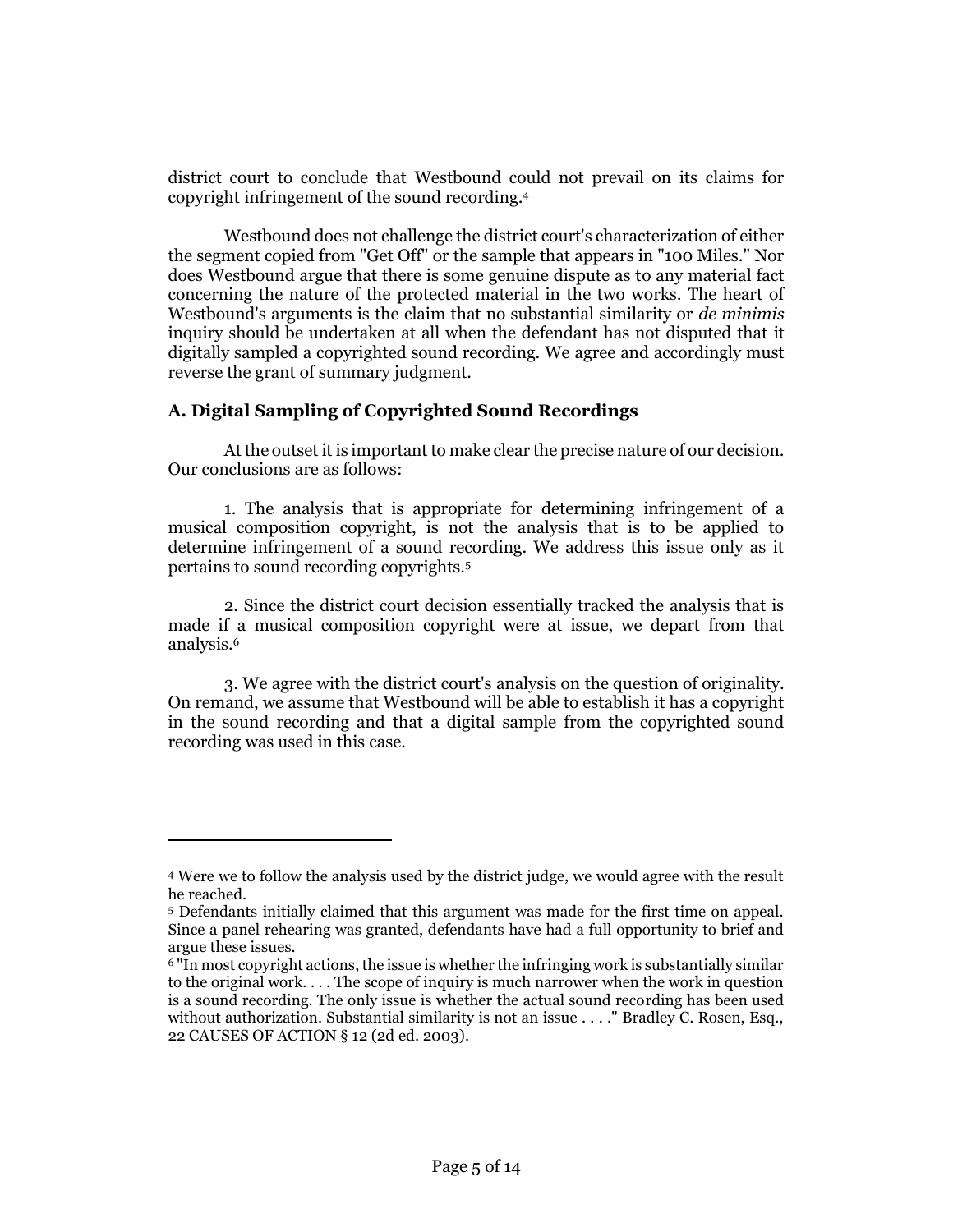4. This case involves "digital sampling" which is a term of art well understood by the parties to this litigation and the music industry in general. Accordingly, we adopt the definition commonly accepted within the industry.

5. Because of the court's limited technological knowledge in this specialized field, our opinion is limited to an instance of digital sampling of a sound recording protected by a valid copyright. If by analogy it is possible to extend our analysis to other forms of sampling, we leave it to others to do so.

6. Advances in technology<sup>7</sup> coupled with the advent of the popularity of hip hop or rap music have made instances of digital sampling extremely common and have spawned a plethora of copyright disputes and litigation.

7. The music industry, as well as the courts, are best served if something approximating a bright-line test can be established. Not necessarily a "one size fits all" test, but one that, at least, adds clarity to what constitutes actionable infringement with regard to the digital sampling of copyrighted sound recordings.

#### **B. Analysis**

 $\overline{a}$ 

We do not set forth the arguments made by Westbound since our analysis differs somewhat from that offered by the plaintiff. Our analysis begins and largely ends with the applicable statute. Section 114(a) of Title 17 of the United States Code provides:

The exclusive rights of the owner of copyright in a sound recording are limited to the rights specified by clauses (1), (2), (3) and (6) of section 106, and do not include any right of performance under section 106(4). Section 106 provides:

Subject to sections 107 through 122, the owner of copyright under this title has the exclusive rights to do and to authorize any of the following:

<sup>7</sup> "E.g., Terry Fryer, Sampling Jargon Illustrated, KEYBOARD, June 1988, at 66-73. First, the cost barrier to enter into the audio production arena is low due to the influx of affordable digital recording equipment. The combination of a microphone, digital audio equipment, consumer audio equipment and an album or compact disc collection are the only tools needed to produce commercial rap music. Second, utilizing samples as the musical element of the song enables the producer to create commercial rap music without any original musical accompaniment prior to recording the vocals. Third, using music samples saves a considerable amount of time when compared to the traditional recording methods because another artist already recorded the underlying music . . . ." Stephen R. Wilson, *Music Sampling Lawsuits: Does Looping Music Samples Defeat the De Minimis Defense?*, 1 Journal of High Technology Law (JHTL) 179 n.9 (2002) (citations omitted).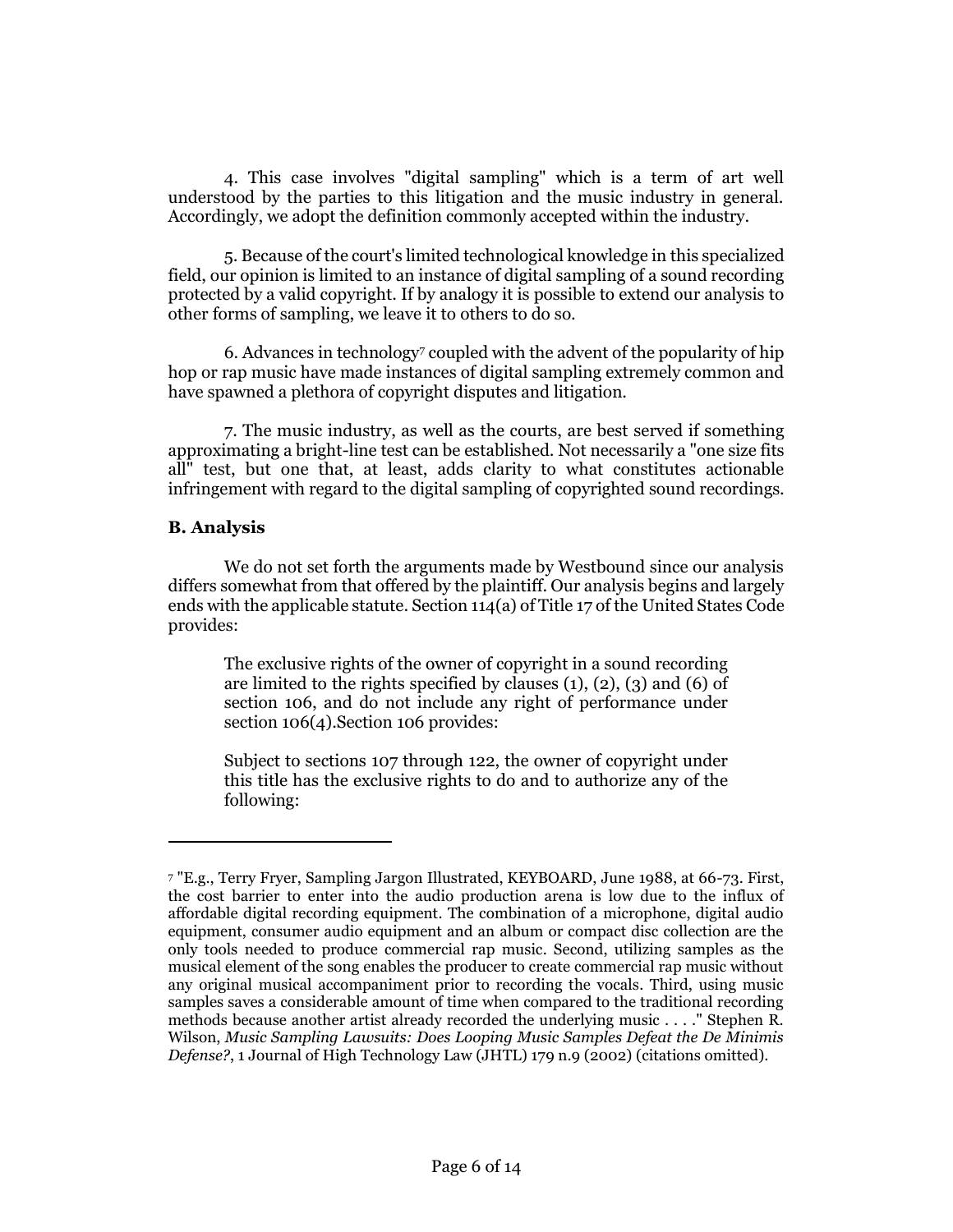(1) to reproduce the copyrighted work in copies or phonorecords;

(2) to prepare derivative works based upon the copyrighted work;

(3) to distribute copies or phonorecords of the copyrighted work to the public by sale or other transfer of ownership, or by rental, lease, or lending;

(4) in the case of literary, musical, dramatic, and choreographic works, pantomimes, and motion pictures and other audiovisual works to perform the copyrighted work publicly;

(5) in the case of literary, musical, dramatic, and choreographic works, pantomimes, and pictorial, graphic, or sculptural works, including the individual images of a motion picture or other audiovisual work, to display the copyrighted work publicly; and

(6) in the case of sound recordings, to perform the copyrighted work publicly by means of a digital audio transmission. Section 114(b) states:

(b) The exclusive right of the owner of copyright in a sound recording under clause (1) of section 106 is limited to the right to duplicate the sound recording in the form of phonorecords or copies that directly or indirectly recapture the actual sounds fixed in the recording. The exclusive right of the owner of copyright in a sound recording under clause (2) of section 106 is limited to the right to prepare a derivative work in which the actual sounds fixed in the sound recording are rearranged, remixed, or otherwise altered in sequence or quality. The exclusive rights of the owner of copyright in a sound recording under clauses (1) and (2) of section 106 do not extend to the making or duplication of another sound recording that consists entirely of an independent fixation of other sounds, even though such sounds imitate or simulate those in the copyrighted sound recording. The exclusive rights of the owner of copyright in a sound recording under clauses (1), (2), and (3) of section 106 do not apply to sound recordings included in educational television and radio programs (as defined in section 397 of title 47) distributed or transmitted by or through public broadcasting entities (as defined by section 118(g)): *Provided*, That copies or phonorecords of said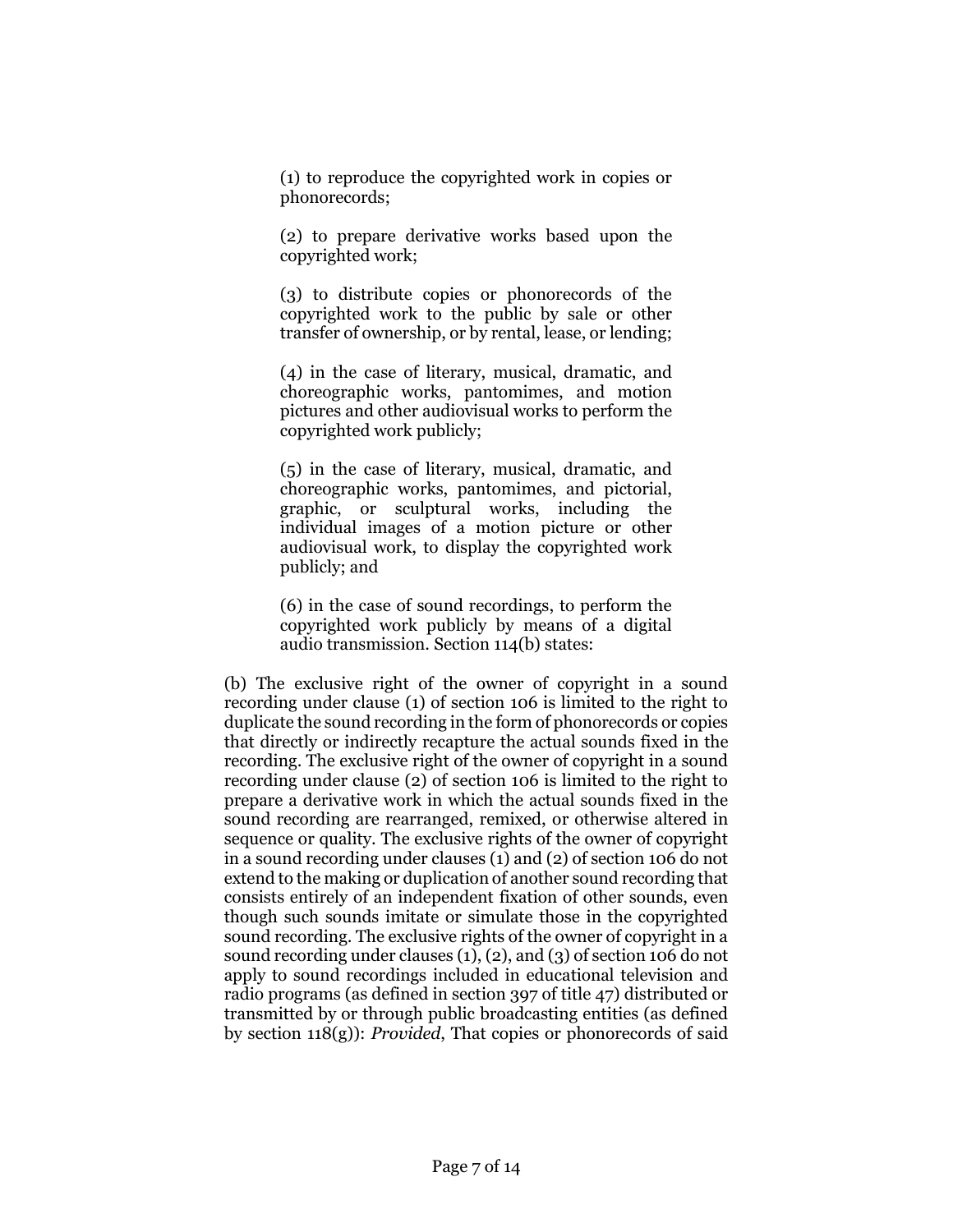programs are not commercially distributed by or through public broadcasting entities to the general public.

Before discussing what we believe to be the import of the above quoted provisions of the statute, a little history is necessary. The copyright laws attempt to strike a balance between protecting original works and stifling further creativity. The provisions, for example, for compulsory licensing make it possible for "creators" to enjoy the fruits of their creations, but not to fence them off from the world at large. 17 U.S.C. § 115. Although musical compositions have always enjoyed copyright protection, it was not until 1971 that sound recordings were subject to a separate copyright. If one were to analogize to a book, it is not the book, *i.e.*, the paper and binding, that is copyrightable, but its contents. There are probably any number of reasons why the decision was made by Congress to treat a sound recording differently from a book even though both are the medium in which an original work is fixed rather than the creation itself. None the least of them certainly were advances in technology which made the "pirating" of sound recordings an easy task. The balance that was struck was to give sound recording copyright holders the exclusive right "to duplicate the sound recording in the form of phonorecords or copies that directly or indirectly recapture the actual sounds fixed in the recording." 17 U.S.C. § 114(b). This means that the world at large is free to imitate or simulate the creative work fixed in the recording so long as an actual copy of the sound recording itself is not made.<sup>8</sup> That leads us directly to the issue in this case. If you cannot pirate the whole sound recording, can you "lift" or "sample" something less than the whole. Our answer to that question is in the negative.<sup>9</sup>

Section 114(b) provides that "the exclusive right of the owner of copyright in a sound recording under clause (2) of section 106 is limited to the right to prepare a derivative work in which the actual sounds fixed in the sound recording are rearranged, remixed, or otherwise altered in sequence or quality." Further, the rights of sound recording copyright holders under clauses (1) and (2) of section 106 "do not extend to the making or duplication of another sound recording that consists *entirely* of an independent fixation of other sounds, even though such sounds imitate or simulate those in the copyrighted sound recording." 17 U.S.C. § 114(b) (emphasis added). The significance of this provision is amplified by the fact that the Copyright Act of 1976 added the word "entirely" to this language. *Compare*

<sup>8</sup> Needless to say, in the case of a recording of a musical composition the imitator would have to clear with the holder of the composition copyright.

<sup>9</sup> A question arises as to whether the copying of a single note would be actionable. Since that is not the fact situation in this case, we need not provide a definitive answer. We note, however, that under the Copyright Act, the sound recording must "result from the fixation of a series of musical, spoken, or other sounds . . . ." 17 U.S.C. § 101 (definition of "sound recording").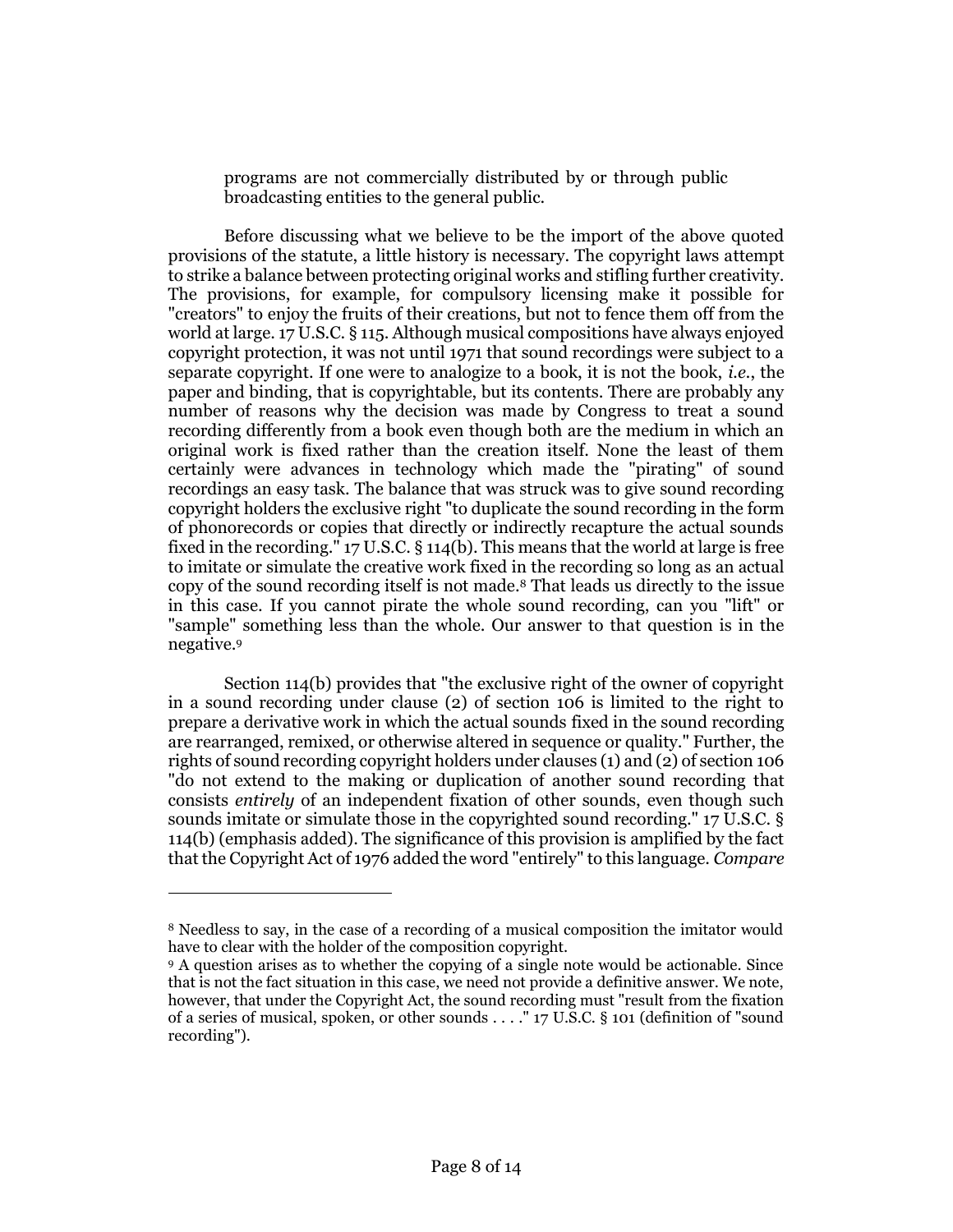Sound Recording Act of 1971, Pub. L. 92-140, 85 Stat. 391 (Oct. 15, 1971) (adding subsection (f) to former 17 U.S.C. § 1) ("does not extend to the making or duplication of another sound recording that is an independent fixation of other sounds"). In other words, a sound recording owner has the exclusive right to "sample" his own recording. We find much to recommend this interpretation.<sup>10</sup>

To begin with, there is ease of enforcement. Get a license or do not sample. We do not see this as stifling creativity in any significant way. It must be remembered that if an artist wants to incorporate a "riff" from another work in his or her recording, he is free to duplicate the sound of that "riff" in the studio. Second, the market will control the license price and keep it within bounds.<sup>11</sup> The sound recording copyright holder cannot exact a license fee greater than what it would cost the person seeking the license to just duplicate the sample in the course of making the new recording. Third, sampling is never accidental. It is not like the case of a composer who has a melody in his head, perhaps not even realizing that the reason he hears this melody is that it is the work of another which he had heard before. When you sample a sound recording you know you are taking another's work product.<sup>12</sup>

This analysis admittedly raises the question of why one should, without infringing, be able to take three notes from a musical composition, for example, but not three notes by way of sampling from a sound recording. Why is there no *de* 

<sup>10</sup> "[B] by clarifying the rights of a sound recording copyright owner in regard to derivative works, Section 114(b) makes it clear that the digital sampling of a copyrighted sound recording must typically be licensed to avoid an infringement . . . . The import of this language is that it does not matter how much a digital sampler alters the actual sounds or whether the ordinary lay observer can or cannot recognize the song or the artist's performance of it. Since the exclusive right encompasses rearranging, remixing, or otherwise altering the actual sounds, the statute by its own terms precludes the use of a substantial similarity test." Susan J. Latham, *Newton v. Diamond: Measuring the Legitimacy of Unauthorized Compositional Sampling-A Clue Illuminated and Obscured*, 26 Hastings Comm. & Ent. L.J. 119, 125 (2003) (footnotes omitted).

<sup>11</sup> "Samplers should apply for the appropriate licenses, respect the rights of copyright holders, and be respected in turn as equal creators, Responsibility for obtaining clearance should fall to either the artist, the label, or both. Samplers realize that in the litigious environment of the United States, there is nothing to be gained and much money potentially to be lost by being a renegade. Surely some obscure materials will be sampled and overlooked, but the process should proceed devoid of recrimination and with the opportunity for money to be made by both the sampler and those whom he samples." David Sanjek, *"Don't Have to DJ No More": Sampling and the "Autonomous" Creator*, 10 Cardozo Arts & Ent. L.J. 607, 621 (1992).

<sup>12</sup> The opinion in *Grand Upright Music Ltd. v. Warner Bros. Records, Inc.*, 780 F. Supp. 182 (S.D.N.Y. 1991), one of the first cases to deal with digital sampling, begins with the phrase, "'Thou shalt not steal.'" *Id*. at 183 (quoting *Exodus* 20:15).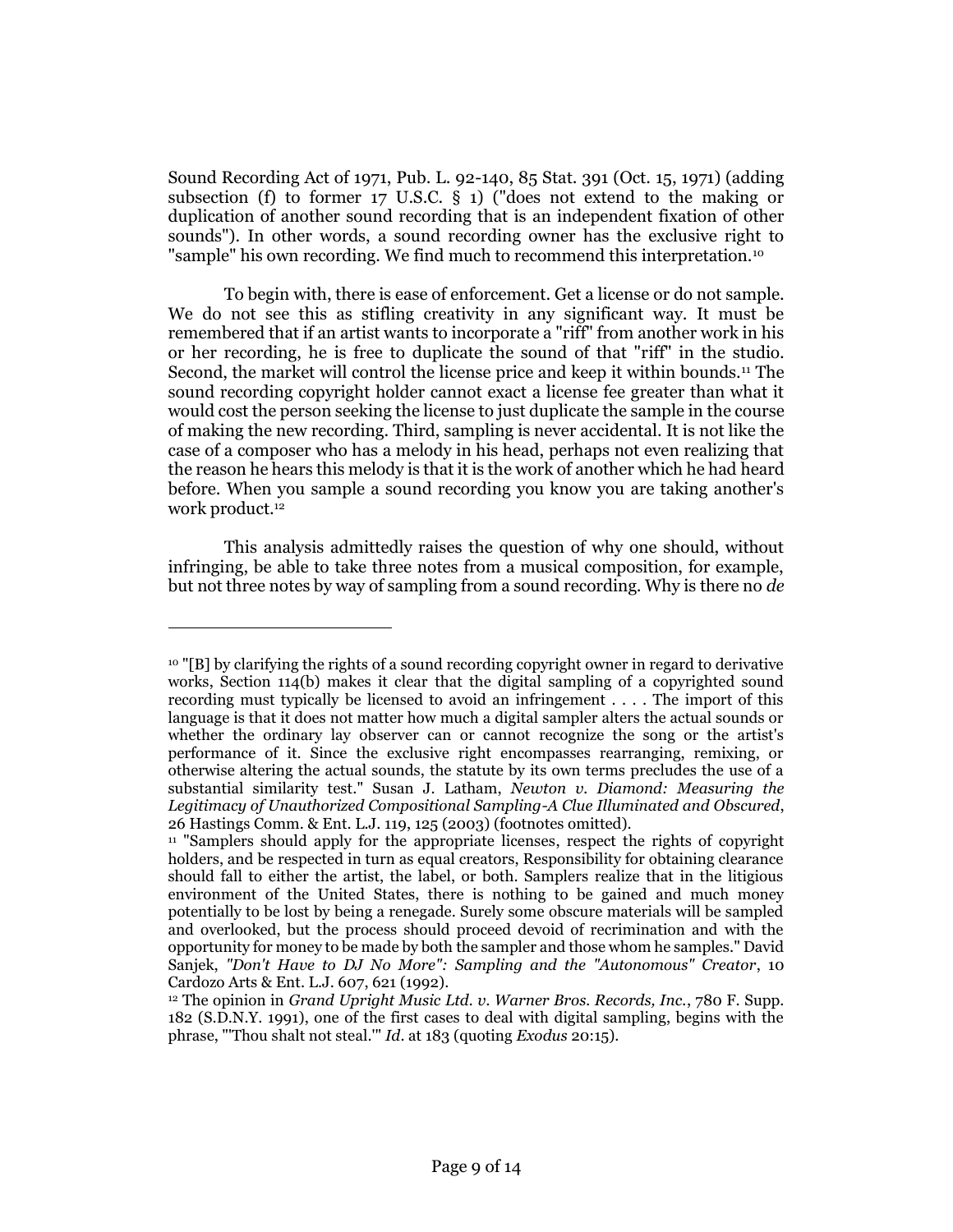*minimis* taking or why should substantial similarity not enter the equation.<sup>13</sup> Our first answer to this question is what we have earlier indicated. We think this result is dictated by the applicable statute. Second, even when a small part of a sound recording is sampled, the part taken is something of value.<sup>14</sup> No further proof of that is necessary than the fact that the producer of the record or the artist on the record intentionally sampled because it would (1) save costs, or (2) add something to the new recording, or (3) both. For the sound recording copyright holder, it is not the "song" but the sounds that are fixed in the medium of his choice. When those sounds are sampled they are taken directly from that fixed medium. It is a physical taking rather than an intellectual one.

This case also illustrates the kind of mental, musicological, and technological gymnastics that would have to be employed if one were to adopt a *de minimis* or substantial similarity analysis. The district judge did an excellent job of navigating these troubled waters, but not without dint of great effort. When one considers that he has hundreds of other cases all involving different samples from different songs, the value of a principled bright-line rule becomes apparent. We would want to emphasize, however, that considerations of judicial economy are not what drives this opinion. If any consideration of economy is involved it is that of the music industry. As this case and other companion cases make clear, it would appear to be cheaper to license than to litigate.<sup>15</sup>

<sup>13</sup> "Thus, it seems like the only way to infringe on a sound recording is to re-record sounds from the original work, which is exactly the nature of digital sound sampling. Then the only issue becomes whether the defendant re-recorded sound from the original. This suggests that the substantial similarity test is inapplicable to sound recordings." Jeffrey R. Houle, *Digital Audio Sampling, Copyright Law and the American Music Industry: Piracy or Just a Bad "RAP"?*, 37 Loy. L. Rev. 879, 896 (1992).

<sup>14</sup> "All samples from a record appropriate the work of the musicians who performed on that record. This enables the sampler to use a musical performance without hiring either the musician who originally played it or a different musician to play the music again. Thus sampling of records . . . allows a producer of music to save money (by not hiring a musician) without sacrificing the sound and phrasing of a live musician in the song. This practice poses the greatest danger to the musical profession because the musician is being replaced with himself." Christopher D. Abramson, *Digital Sampling and the Recording Musician: A Proposal for Legislative Protection*, 74 N.Y.U. L. REV. 1660, 1668 (1999) (footnote omitted).

<sup>15</sup> "The current lack of bright-line rules leads to unpredictability, which may be one reason that so few sampling cases are brought to trial . . . . A cost-benefit analysis generally indicates that is is less expensive for a sampler to purchase a license before sampling (or settle a post-sampling lawsuit) rather than take his chances in an expensive trial, the outcome of which . . . is nearly impossible to predict with any degree of certainty." Stephen R. Wilson, *Music Sampling Lawsuits: Does Looping Music Samples Defeat the De Minimis Defense*, 1 Journal of High Technology Law (JHTL) 179, 187 n.97 (2002).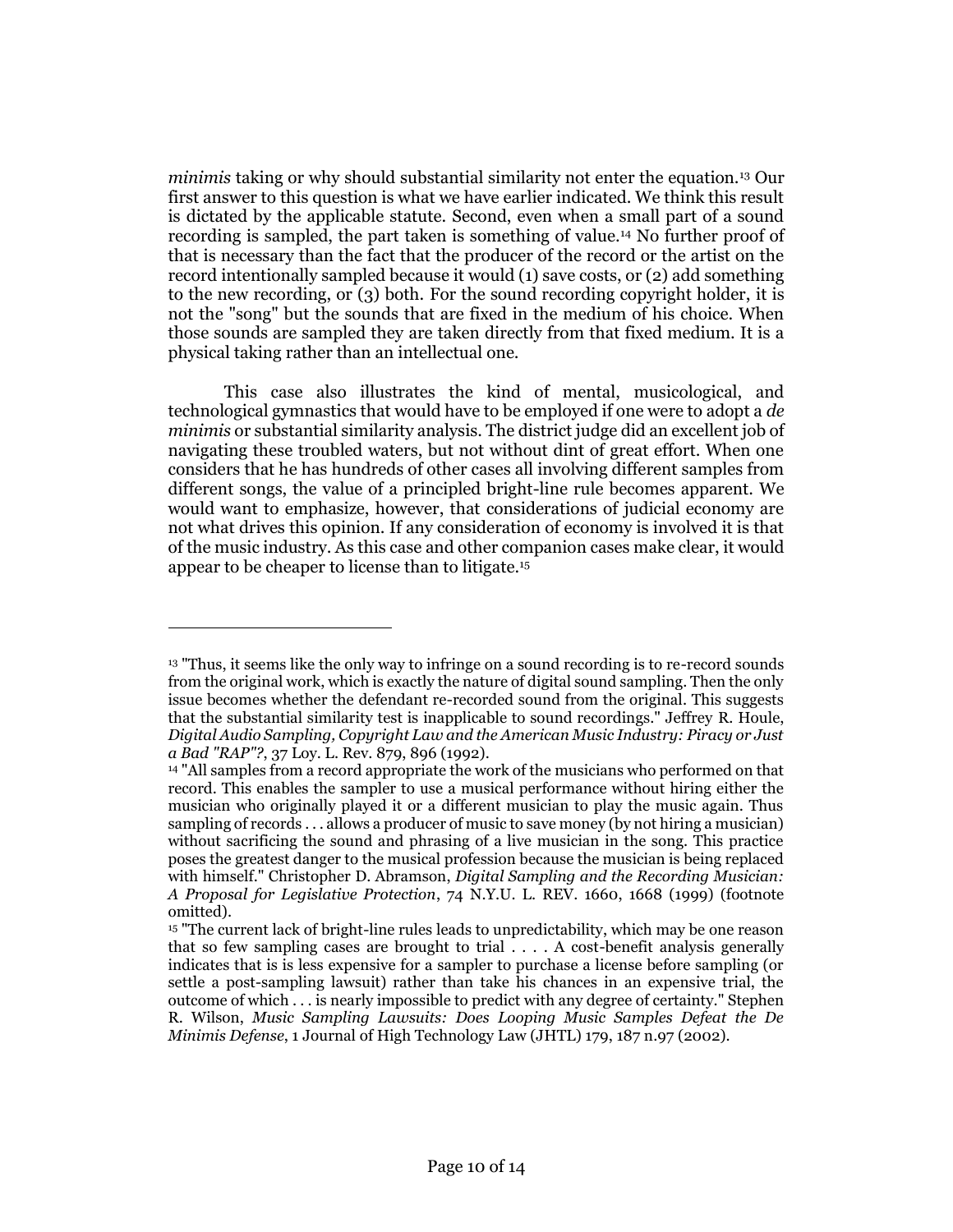Since our holding arguably sets forth a new rule, several other observations are in order. First, although there were no existing sound recording judicial precedents to follow,<sup>16</sup> we did not pull this interpretation out of thin air.<sup>17</sup> Several law review and text writers, some of whom have been referenced in this opinion, have suggested that this is the proper interpretation of the copyright statute as it pertains to sound recordings.<sup>18</sup> Since digital sampling has become so commonplace

 $\overline{a}$ 

Although *Grand Upright* applied a bright-line test in a sampling case, we have not cited it as precedent for several reasons. First, it is a district court opinion and as such has no binding precedential value. Second, although it appears to have involved claims for both sound recording and musical composition copyright infringement, the trial judge does not distinguish which he is talking about in his ruling, and appears to be addressing primarily the musical composition copyright. Third, and perhaps most important, there is no analysis set forth to indicate how the judge arrived at his ruling, which has resulted in the case being criticized by commentators. Although often cited in later cases, there appears to be no case involving only the digital sampling of sound recordings that has relied on that decision. Nonetheless, it did precipitate a significant increase in licensing requests and changes in the way some artists and recording companies approached the issue of digital sampling.

*Taxe* involved a criminal prosecution of sound recording "pirates." The defendants were convicted in the district court and on appeal the court held that a jury instruction that characterized "any and all re-recordings as infringements" went too far, but nonetheless found the instructions as a whole to be free of any error requiring reversal. Like *Grand Upright*, there was no analysis to support this conclusion. This is understandable because the court was upholding the instructions given and had no need to dwell on that portion of the instruction the court "believed" "went beyond the law." *Taxe*, 540 F.2d at 965. Although *Taxe* has been cited frequently, it has not been cited for the pronouncement relative to the nature of the copyright protection afforded to sound recordings. It has been cited, however, for the proposition that infringement occurs even though the unauthorized recording makes changes in the sounds duplicated. *Id*. at n.2.

<sup>17</sup> We have not addressed several of the cases frequently cited in music copyright cases because in the main they involve infringement of the composition copyright and not the sound recording copyright or were decided on other grounds. *Baxter v. MCA, Inc*., 812 F.2d 421 (9th Cir. 1987); *Jarvis v. A&M Records*, 827 F. Supp. 282 (D.N.J. 1993); *Tuff 'N' Rumble Mgmt., Inc. v. Profile Records,* Inc., 1997 U.S. Dist. LEXIS 4186, 42 U.S.P.Q.2d 1398 (S.D.N.Y. 1987) (plaintiff did not prove ownership of valid copyright or actual copying); *Williams v. Broadus*, 2001 U.S. Dist. LEXIS 12894, 60 U.S.P.Q.2d 1051 (S.D.N.Y. 2001); *Newton v. Diamond*, 349 F.3d 591 (9th Cir. 2003), *amended* 388 F.3d 1189 (9th Cir. 2004), *petition for cert. filed*, 73 U.S.L.W. 3557 (U.S. Mar. 10, 2005) (No. 04-1219). We note that in *Newton*, the matter at issue was infringement of the composition copyright. The alleged infringer had secured a license for use of the sound recording.

<sup>18</sup> "Certain provisions of the copyright law, however, do suggest that broader protection against unauthorized sampling may be available for owners of sound recordings than for the owners of musical compositions that may be embodied in those sound recordings.

<sup>16</sup> Two prior cases are worthy of mention, however, as they are often cited in discussions of digital sampling. These cases are *Grand Upright Music Ltd. v. Warner Bros. Records, Inc.*, 780 F. Supp. 182 (S.D.N.Y. 1991), and *United States v. Taxe*, 540 F.2d 961 (9th Cir. 1976).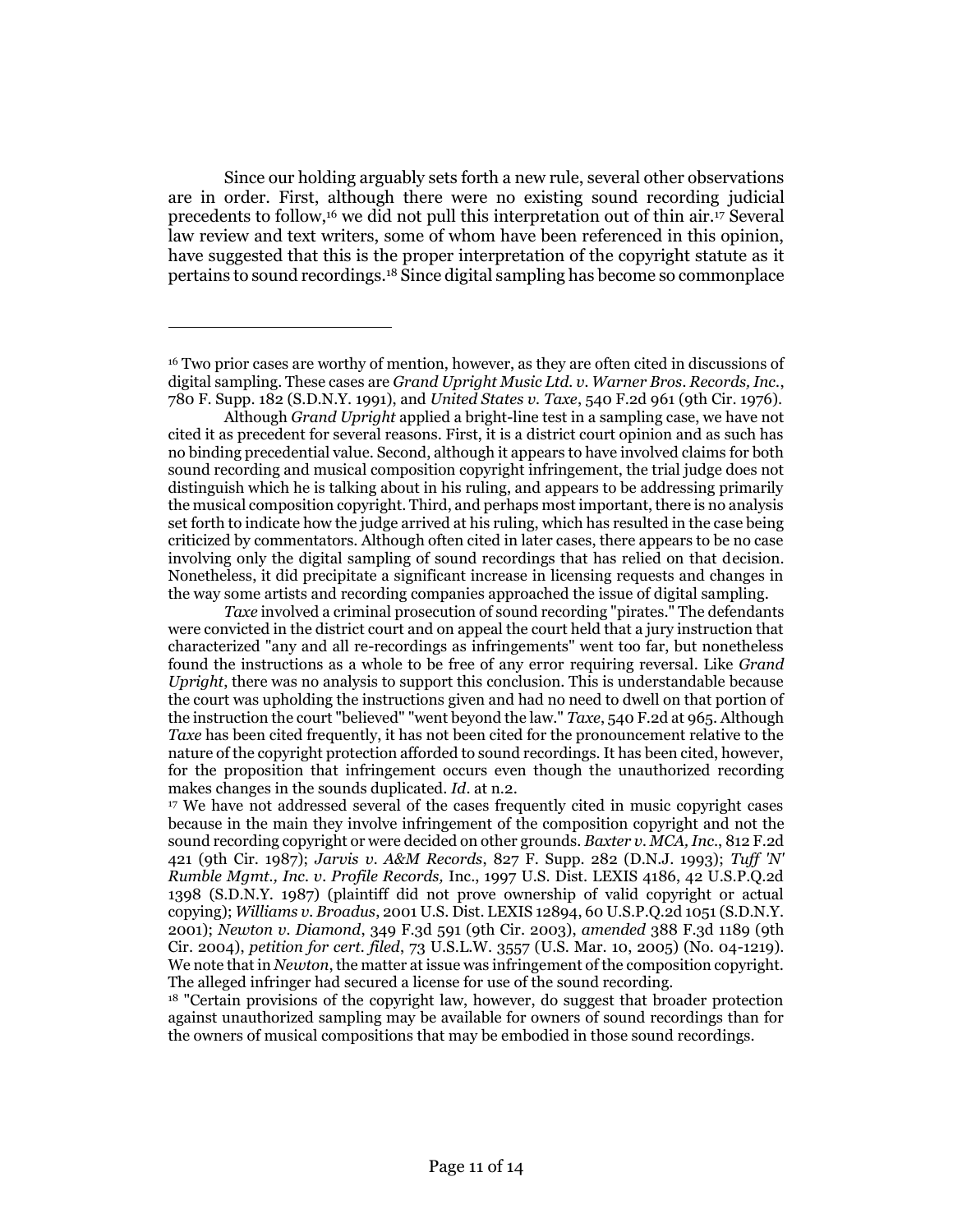and rap music has become such a significant part of the record industry, it is not surprising that there are probably a hundred articles dealing with sampling and its ramifications. It is also not surprising that the viewpoint expressed in a number of these articles appears driven by whose ox is being gored. As is so often the case, where one stands depends on where one sits. For example, the sound recording copyright holders favor this interpretation as do the studio musicians and their labor organization. On the other hand, many of the hip hop artists may view this rule as stifling creativity. The record companies and performing artists are not all of one mind, however, since in many instances, today's sampler is tomorrow's

For example, the copyright act states that, 'The exclusive rights of the owner of copyright in a sound recording . . . do not extend to the making or duplication of another sound recording that consists *entirely* of an independent fixation of other sounds, even though such sounds imitate or simulate those in the copyrighted sound recording' [17 U.S.C. § 114(b)] (emphasis added). By using the words '*entirely* of an independent fixation' in referring to sound recordings which may imitate or simulate the sounds of another, Congress may have intended that a recording containing *any* sounds of another recording would constitute infringement. Thus, it would appear that any unauthorized use of a digital sample taken from another's copyrighted recording would be an infringement of the copyrighted recording.

In fact, the copyright law specifically provides that the owner of copyright in a sound recording has the exclusive right to prepare a derivative work 'in which the actual sounds fixed in the sound recording are rearranged, remixed, or otherwise altered in sequence or quality.' A recording that embodies samples taken from the sound recording of another is by definition a 'rearranged, remixed, or otherwise altered in sequence or quality.'

It has been suggested that the strong protection implied by the foregoing provisions could be mitigated by a judicially applied standard which permits some degree of *de minimis* copying or copying where the sampled portion of the resulting work is not substantially similar to the copied work. For example, a court could determine that the taking of a millisecond of sound from another's copyrighted recording, or the taking of a more extensive portion that has been modified to the point of being completely unrecognizable or impossible to associate with the copied recording, does not constitute infringement. It is believed, however, that the courts should take what appears to be a rare opportunity to follow a 'bright line' rule specifically mandated by Congress. This would result in a substantial reduction of litigation costs and uncertainty attending disputes over sampling infringement of sound recordings and would promote a faster resolution of these disputes.

While the question whether an unauthorized use of a digital sample infringes a musical composition may require a full substantial similarity analysis, the question whether the use of a sample constitutes infringement of a sound recording could end upon a determination that the sampler physically copied the copyrighted sound recording of another. If the sampler physically copied any portion of another's copyrighted sound recording, then infringement should be found. If the sampler did not physically copy, then there could be no infringement (even if the resulting recording substantially simulates or imitates the original recording)." AL KOHN & BOB KOHN, KOHN ON MUSIC LICENSING 1486-87 (Aspen Law & Business 3d ed. 2002) (footnotes omitted).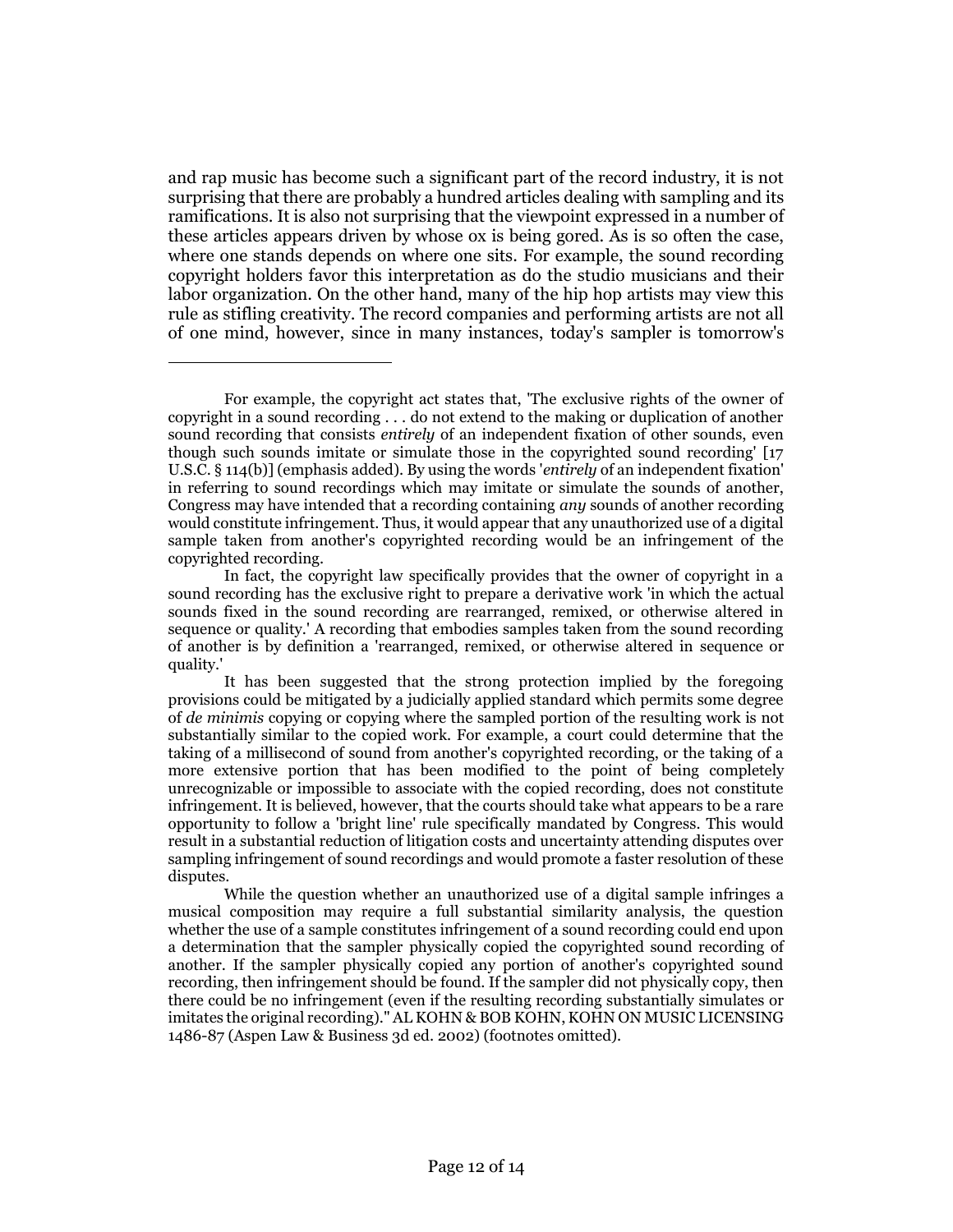samplee. The incidence of "live and let live" has been relatively high, which explains why so many instances of sampling go unprotested and why so many sampling controversies have been settled.

Second, to pursue further the subject of stifling creativity, many artists and record companies have sought licenses as a matter of course.<sup>19</sup> Since there is no record of those instances of sampling that either go unnoticed or are ignored, one cannot come up with precise figures, but it is clear that a significant number of persons and companies have elected to go the licensing route. Also there is a large body of pre-1972 sound recordings that is not subject to federal copyright protection.<sup>20</sup> Additionally, just as many artists and companies choose to sample and take their chances, it is likely that will continue to be the case.

Third, the record industry, including the recording artists, has the ability and know-how to work out guidelines, including a fixed schedule of license fees, if they so choose.

Fourth, we realize we are announcing a new rule and because it is new, it should not play any role in the assessment of concepts such as "willful" or "intentional" in cases that are currently before the courts or had their genesis before this decision was announced.

Finally, and unfortunately, there is no Rosetta stone for the interpretation of the copyright statute. We have taken a "literal reading" approach. The legislative history is of little help because digital sampling wasn't being done in 1971. If this is not what Congress intended or is not what they would intend now, it is easy enough for the record industry, as they have done in the past, to go back to Congress for a clarification or change in the law. This is the best place for the change to be made,

<sup>19</sup> "As a result of actual, as well as threatened, litigation in the area of digital sampling infringement, several developments have occurred. Sampling clearinghouses serve as one recent outgrowth. These companies are similar to publisher clearinghouses in that they are authorized by member copyright owners to clear samples for use on albums according to an agreed upon fee structure. In addition, record companies and most music publishers have instituted certain licensing policies as more and more artists routinely seek clearance for their samples with the hope of avoiding litigation." A. Dean Johnson, *Music Copyrights: The Need for an Appropriate Fair Use Analysis in Digital Sampling Infringement Suits*, 21 FLA. ST. U. L. REV. 135, 163 (1993) (footnote omitted).

<sup>20</sup> We speak as to federal copyright protection only, and recognize that the Copyright Act provides that: "With respect to sound recordings fixed before February 15, 1972, any rights or remedies under the common law or statutes of any State shall not be annulled or limited by this title until February 15, 2067. The preemptive provisions of subsection (a) shall apply to any such rights and remedies pertaining to any cause of action arising from undertakings commenced on and after February 15, 2067. Notwithstanding the provisions of section 303, no sound recording fixed before February 15, 1972, shall be subject to copyright under this title before, on, or after February 15, 2067." 17 U.S.C. § 301(c) (1998).